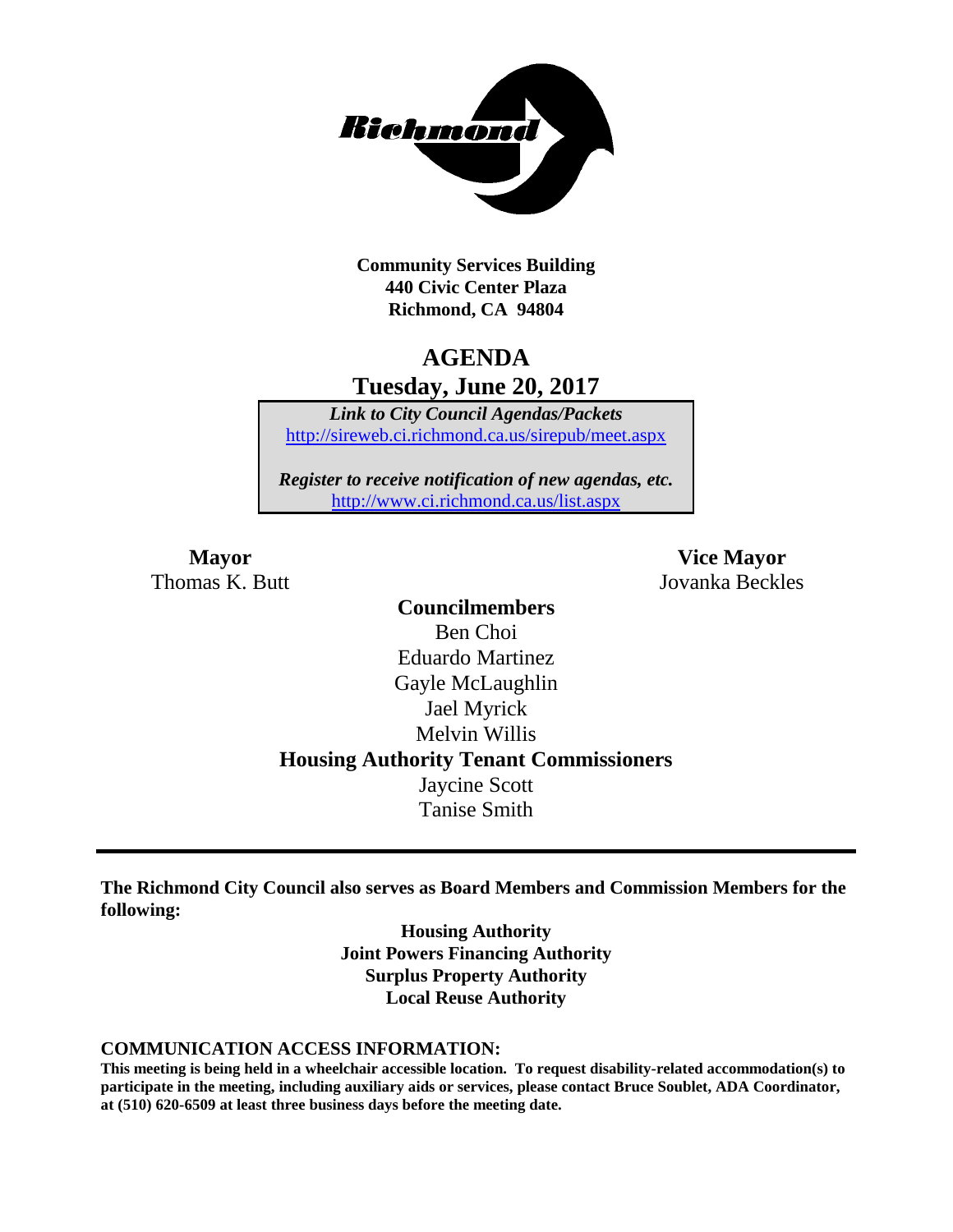# **MEETING PROCEDURES**

The City of Richmond encourages community participation at its City Council meetings and has established procedures that are intended to accommodate public input in a timely and time-sensitive way. As a courtesy to all members of the public who wish to participate in City Council meetings, please observe the following procedures:

**PUBLIC COMMENT ON AGENDA ITEMS:** Anyone who desires to address the City Council on items appearing on the agenda must complete and file a pink speaker's card with the City Clerk **prior** to the City Council's consideration of the item. Once the City Clerk has announced the item, no person shall be permitted to speak on the item other than those persons who have submitted their names to the City Clerk. Your name will be called when the item is announced for discussion. **Each speaker will be allowed up to TWO (2) MINUTES to address the City Council on NON-PUBLIC HEARING items listed on the agenda. Speakers are allowed up to THREE (3) minutes on PUBLIC HEARING items.**

**OPEN FORUM FOR PUBLIC COMMENT:** Individuals who would like to address the City Council on matters not listed on the agenda or on items remaining on the consent calendar may do so under Open Forum. All speakers must complete and file a pink speaker's card with the City Clerk **prior** to the commencement of Open Forum. The amount of time allotted to individual speakers shall be determined based on the number of persons requesting to speak during this item. **The time allocation for each speaker will be as follows:** 15 or fewer speakers, a maximum of 2 minutes; 16 to 24 speakers, a maximum of 1 and one-half minutes; and 25 or more speakers, a maximum of 1 minute.

#### **SPEAKERS ARE REQUESTED TO OCCUPY THE RESERVED SEATS IN THE FRONT ROW BEHIND THE SPEAKER'S PODIUM AS THEIR NAME IS ANNOUNCED BY THE CITY CLERK.**

**CONSENT CALENDAR:** Consent Calendar items are considered routine and will be enacted, approved or adopted by one motion unless a request for removal for discussion or explanation is received from the audience or the City Council. A member of the audience requesting to remove an item from the Consent Calendar must first complete a speaker's card and discuss the item with a City staff person who has knowledge of the subject material, prior to filing the card with the City Clerk and **prior** to the City Council's consideration of Agenda Review. An item removed from the Consent Calendar may be placed anywhere on the agenda following the City Council's agenda review.

**CONDUCT AT MEETINGS:** Richmond City Council meetings are limited public forums during which the City strives to provide an open, safe atmosphere and promote robust public debate. Members of the public, however, must comply with state law, as well as the City's laws and procedures and may not actually disrupt the orderly conduct of these meetings. The public, for example, may not shout or use amplifying devices, must submit comment cards and speak during their allotted time, may not create a physical disturbance, may not speak on matters unrelated to issues within the jurisdiction of the City Council or the agenda item at hand, and may not cause immediate threats to public safety.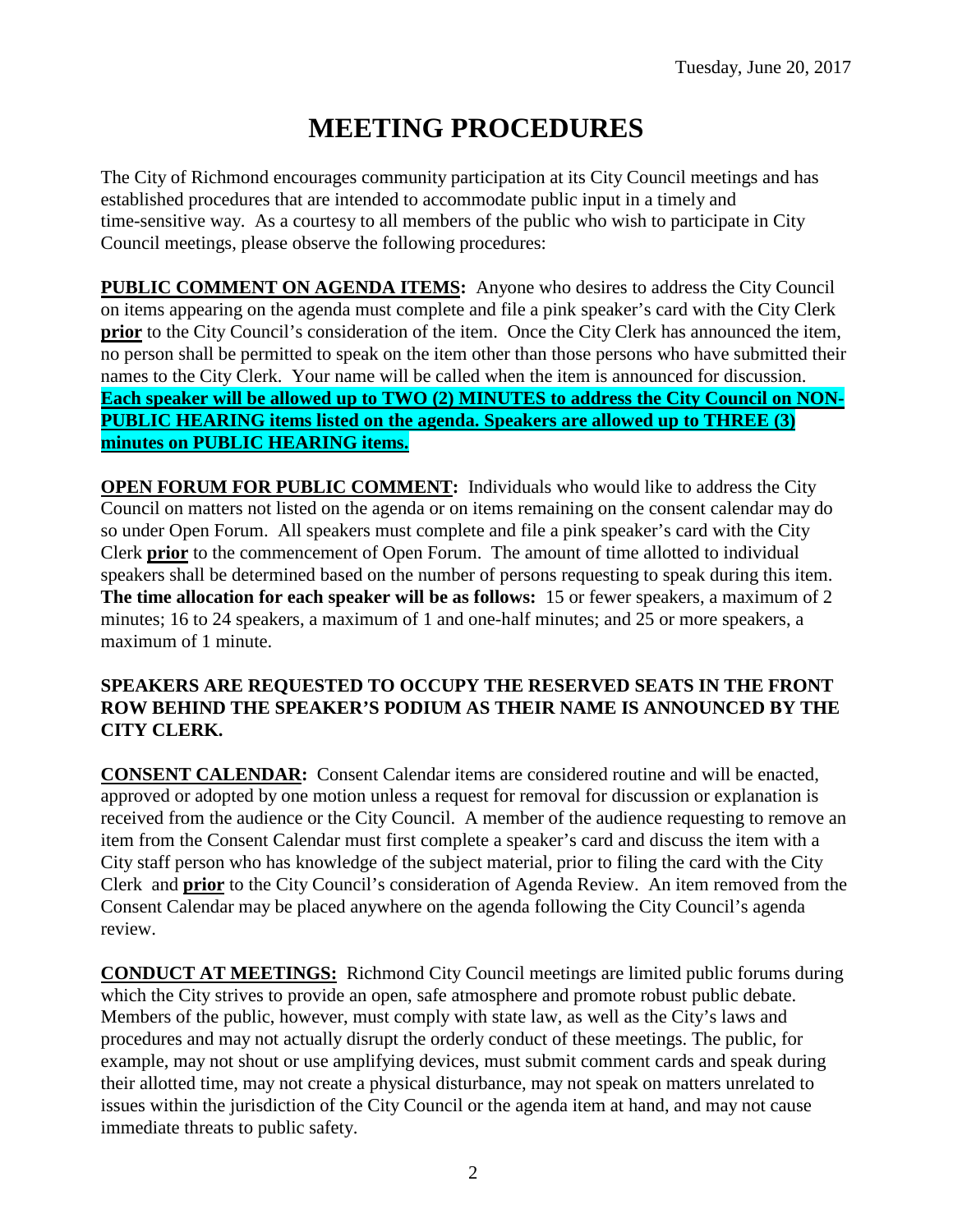**CITY HARASSMENT POLICY:** The City invites public comment and critique about its operations, including comment about the performance of its public officials and employees, at the public meetings of the City Council and boards and commissions. However, discriminatory or harassing comments about or in the presence of City employees, even comments by third parties, may create a hostile work environment, if severe or pervasive. The City prohibits harassment against an applicant, employee, or contractor on the basis of race, religious creed, color, national origin, ancestry, physical disability, medical condition, mental disability, marital status, sex (including pregnancy, childbirth, and related medical conditions), sexual orientation, gender identity, age or veteran status, or any other characteristic protected by federal, state or local law. In order to acknowledge the public's right to comment on City operations at public meetings, which could include comments that violate the City's harassment policy if such comments do not cause an actual disruption under the Council Rules and Procedures, while taking reasonable steps to protect City employees from discrimination and harassment, City Boards and Commissions shall adhere to the following procedures. If any person makes a harassing remark at a public meeting that violates the above City policy prohibiting harassment, the presiding officer of the meeting may, at the conclusion of the speaker's remarks and allotted time: (a) remind the public that the City's Policy Regarding Harassment of its Employees is contained in the written posted agenda; and (b) state that comments in violation of City policy are not condoned by the City and will play no role in City decisions. If any person makes a harassing remark at a public meeting that violates the above City policy, any City employee in the room who is offended by remarks violating the City's policy is excused from attendance at the meeting. No City employee is compelled to remain in attendance where it appears likely that speakers will make further harassing comments. If an employee leaves a City meeting for this reason, the presiding officer may send a designee to notify any offended employee who has left the meeting when those comments are likely concluded so that the employee may return to the meeting. The presiding officer may remind an employee or any council or board or commission member that he or she may leave the meeting if a remark violating the City's harassment policy is made. These procedures supplement the Council Rules and Procedures relating to disruption of orderly conduct at Council meetings.

Any law enforcement officer on duty or whose service is commanded by the presiding officer shall be Sergeant-at-Arms of the Council meetings. He/she, or they, shall carry out all orders and instructions given by the presiding officer for the purpose of maintaining order and decorum at the Council meetings (City Council Rules of Procedure and Order Section III F, RMC Section 2.12.030).

**\*\*\*\*\*\*\*\*\*\*\*\*\*\*\*\*\*\*\*\*\*\*\*\*\*\*\*\*\*\*\*\*\*\*\*\*\*\*\*\*\*\*\*\*\*\*\*\*\*\*\*\*\*\*\*\*\*\***

3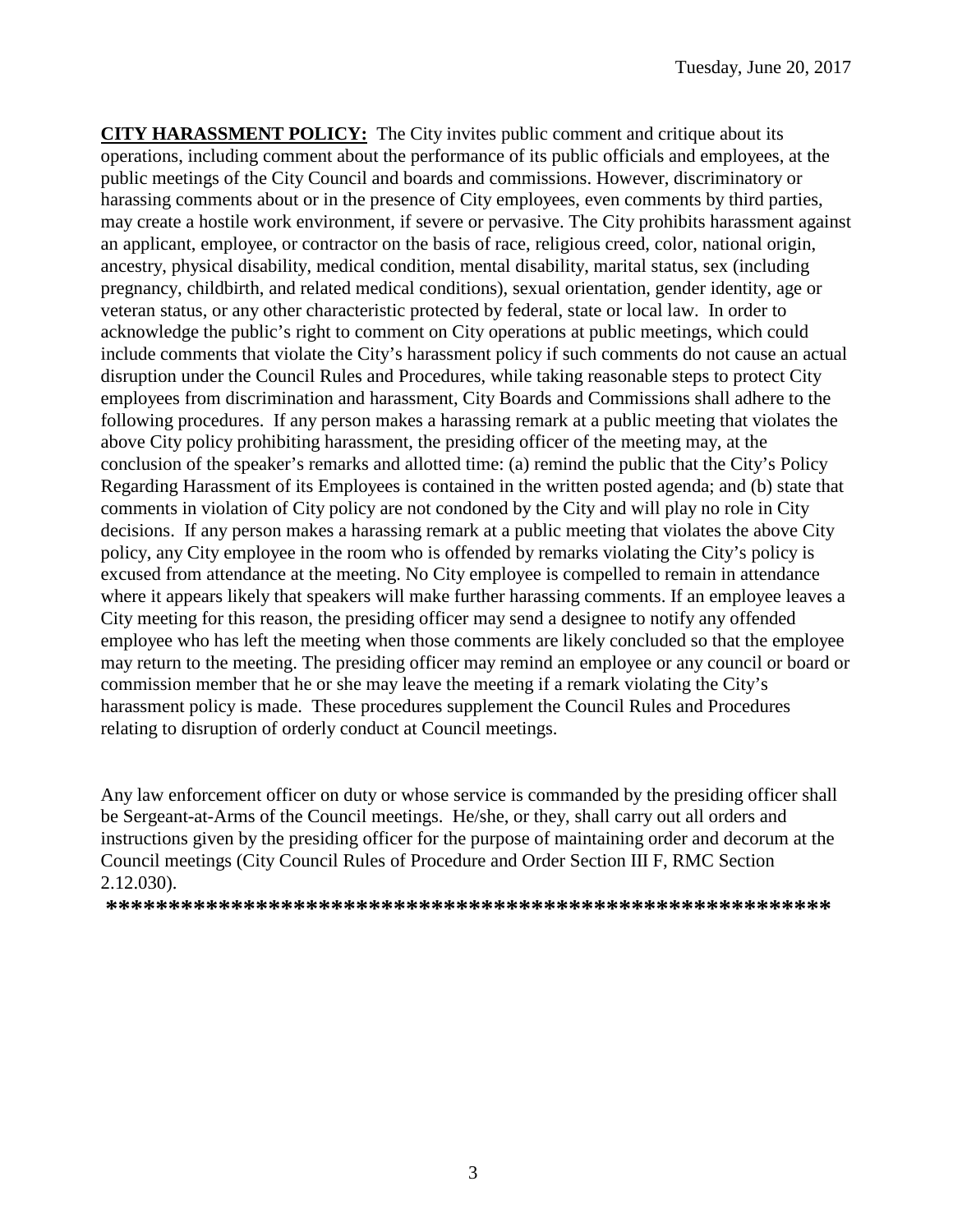## **OPEN SESSION TO HEAR PUBLIC COMMENT BEFORE CLOSED SESSION**

6:00 p.m.

#### **A. ROLL CALL**

#### **B. PUBLIC COMMENT BEFORE CLOSED SESSION**

#### **C. ADJOURN TO CLOSED SESSION**

### **CLOSED SESSION**

Shimada Room of the Community Services Building

#### **CITY COUNCIL**

PUBLIC EMPLOYEE PERFORMANCE EVALUATION (Government Code Section 54957.6):

Title: City Clerk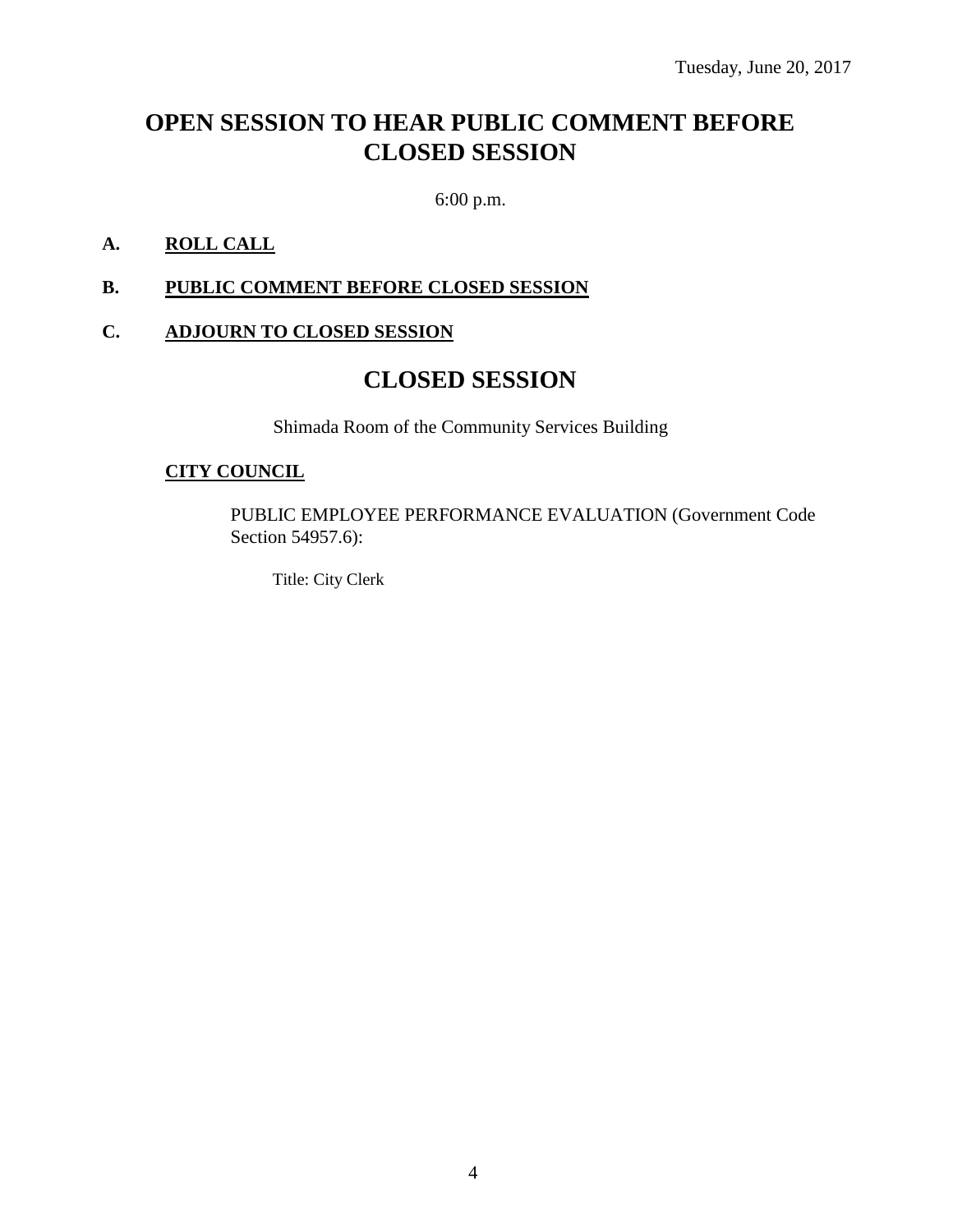### **MEETING OF THE RICHMOND CITY COUNCIL**

6:30 p.m.

- **A. PLEDGE TO THE FLAG**
- **B. ROLL CALL**
- **C. STATEMENT OF CONFLICT OF INTEREST**
- **D. AGENDA REVIEW**

#### **E. REPORT FROM THE CITY ATTORNEY OF FINAL DECISIONS MADE DURING CLOSED SESSION**

- **F. REPORT FROM THE CITY MANAGER**
- **G. OPEN FORUM FOR PUBLIC COMMENT**

#### **H. CITY COUNCIL CONSENT CALENDAR**

- **H-1.** APPROVE a contract with Waxie Sanitary Supply for Bigbelly trash and recycling receptacles ("solar compactors") for \$336,725 with a \$10,000 project contingency, for a total contract amount of 346,725, with a term extending through June 30, 2019 - City Manager's Office (Shasa Curl 620-6512/Adam Lenz 620-5537).
- **H-2.** APPROVE a contract with Advance Peace (fiscal agent Safe Passages, services provided by Devone Boggan) to provide technical assistance and oversight of the Office of Neighborhood Safety (ONS) core operating, programming, evaluation, communications, resource development and quality control functions in the amount of \$93,420, and for a term from July 1, 2017 through June 30, 2018 - City Manager's Office (Bill Lindsay 620-6512).
- **H-3.** ADOPT a Resolution of Intention to vacate a storm drain easement owned by City of Richmond and recorded within the property addresses of 3000-3050 Hilltop Mall Road, setting a public hearing for the proposed vacation for July 11, 2017 - Engineering and Capital Improvement Projects Department (Yader Bermudez 774-6300 / Steven Tam 307-8112).
- **H-4.** ADOPT a resolution renewing and continuing the local emergency on Rifle Range Road due to landslide damage, which was first adopted by the City Council on March 7, 2017 - Engineering and Capital Improvement Projects Department (Yader Bermudez 620-5478).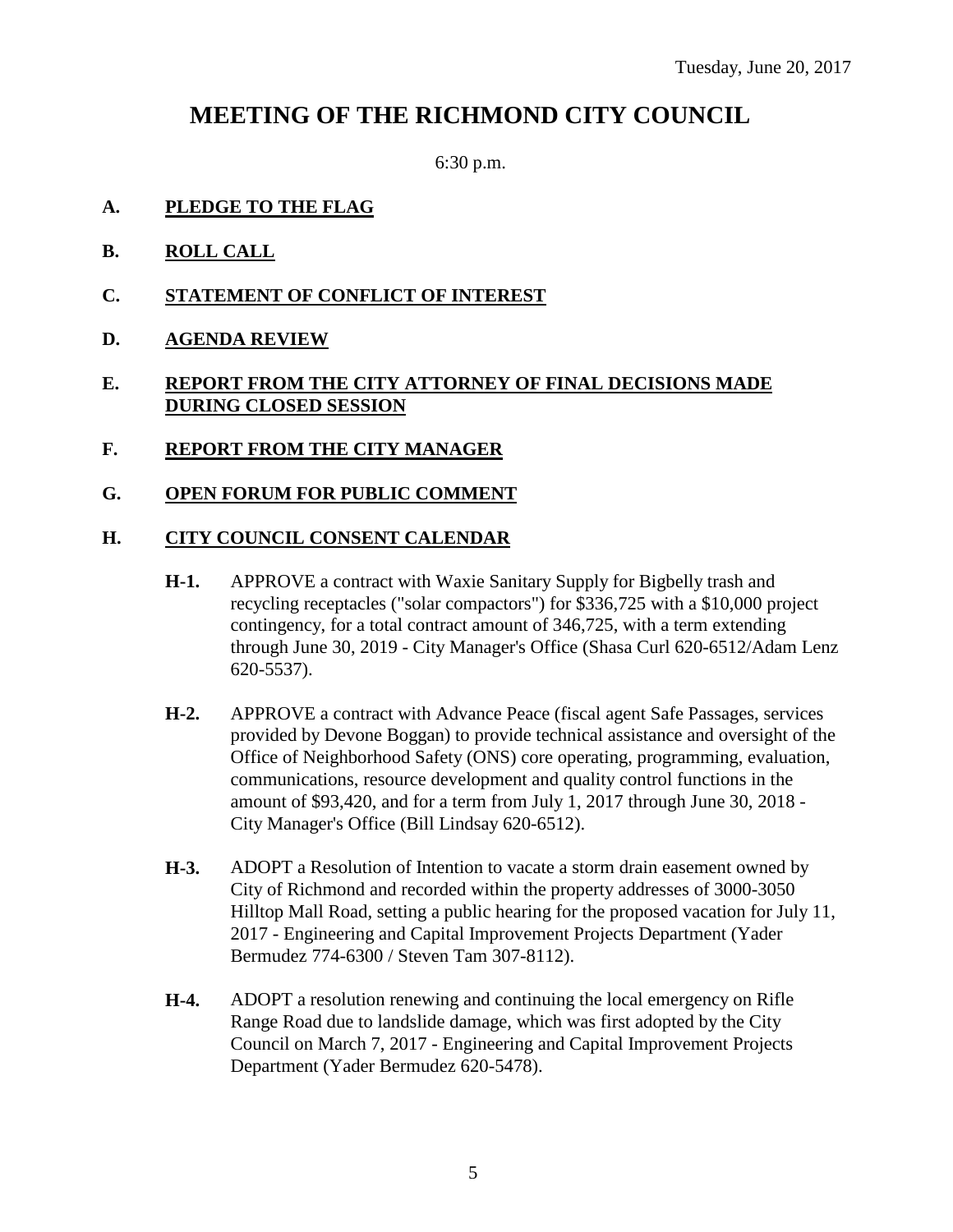- **H-5.** ADOPT a resolution renewing and continuing the local emergency on Via Verdi due to landslide damage, which was first adopted by the City Council on February 28, 2017 - Engineering and Capital Improvement Projects Department (Yader Bermudez 620-5478).
- **H-6.** APPROVE a contract with Centerline Striping Company, Inc. to install paint stripes and markings on Canal Boulevard between Cutting Boulevard and the Richmond Port office in an amount not to exceed \$14,255.00 - Engineering and Capital Improvement Projects Department (Yader Bermudez 774-6300).
- **H-7.** ADOPT an ordinance (second reading) regarding the City's intent to grant to SFPP, L.P. a 10 year franchise agreement to use or lay and use oil pipes and appurtenances for the purpose of transmitting and distributing oil and oil products within the City's rights-of-way for a period of ten years - Engineering and Capital Improvement Projects Department (Yader Bermudez 774-6300).
- **H-8.** ADOPT a resolution authorizing the installation of a four-way stop at South 37th Street and Center Avenue - Engineering and Capital Improvement Projects Department (Yader Bermudez 774-6300).
- **H-9.** APPROVE an amendment to the contract with the city's independent financial auditors, Maze & Associates, increasing the dollar amount of the contract by \$20,000 for a total contract amount of \$2,583,915, to adjust for authorized additions to their work scope - Finance Department (Belinda Warner/Tony Taplin 621-1320).
- **H-10.** ADOPT an ordinance (second reading) setting the tax rate for the Tax Override Pension Fund for Fiscal Year 2017-18 at 0.14% - Finance Department (Belinda Warner/Antonio Banuelos 620-6741).
- **H-11.** ADOPT an ordinance (second reading) establishing certain fees for the proposed Master Fee Schedule; and ADOPT a resolution setting the dollar amount for the new fees and adjusting the dollar amount for current fees - Finance Department (Belinda Warner/Antonio Banuelos 620-6741).
- **H-12.** APPROVE a contract with Acclamation Insurance Management Services, Inc. to serve as the City's third-party administrator of workers' compensation claims for fiscal years 2017/18 (\$558,655), 2018/19 (\$574,415), and 2019/20 (\$592,677) for a total of \$1,726,747 for the contract period of July 1, 2017, through June 30, 2020. An additional extension of up to two years may be negotiated at the option of the City - Human Resources Department (Lisa Stephenson/Kim Greer 620- 6602).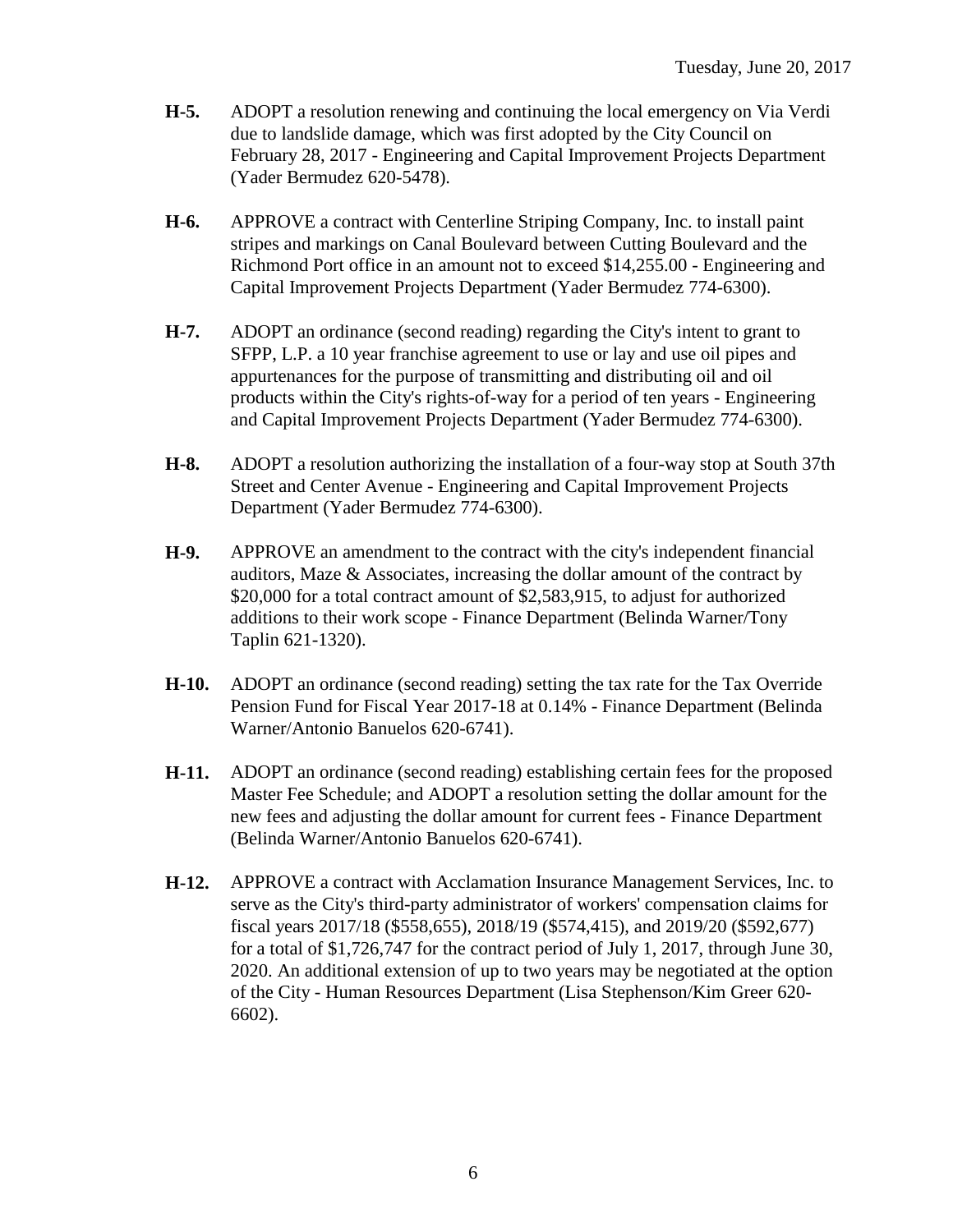- **H-13.** APPROVE a contract with International Fire Equipment Company, Inc. to provide mobile, on site, portable fire extinguisher recharging services, fire suppression system testing and repair services in City-owned buildings in an amount not to exceed \$100,000.00 over a three year period, with an option to extend for two years - Department of Infrastructure Maintenance and Operations (Tim Higares 620-6508).
- **H-14.** APPROVE a contract with John Toki for the design, fabrication and installation of a ceramic sculpture with a water feature at the West County Family Justice Center, 256 24th Street, in an amount not to exceed \$23,000. Contract dates are May 2, 2017 to October 31, 2018 - Library and Cultural Services Department (Katy Curl 620-6554).
- **H-15.** APPROVE actions to update the Human Rights/Human Relations Commission; APPOINT Phillip Mitchell, new appointment, seat #2, term expiration date March 30, 2020, Texanita Bluitt, reappointment, seat #3, term expiration date March 30, 2020, Victoria Sawicki, reappointment, seat #6, term expiration date March 30, 2020 - Office of the Mayor (Mayor Tom Butt 620-6503).
- **H-16.** APPROVE an agreement with the lowest responsible bidder (to be determined at the bid opening on June 19th) for maintenance dredging at Berths 7 and 8 at the Point Potrero Marine Terminal and the entrance channel to the Marina Bay Yacht Harbor - Port Department (Jim Matzorkis 215-4600).

#### **I. BUDGET SESSION**

**I-1.** RECEIVE an update on the proposed operating budget for fiscal year 2017-18 and the Capital Improvement Plan for fiscal years 2017-22 and DIRECT staff to finalize documents for adoption on June 27, 2017 - Finance Department (Belinda Warner/Markisha Guillory 620-5434).

### **J. PUBLIC HEARINGS**

- **J-1.** ADOPT a resolution approving the Engineer's Report and ordering the levy and collection of assessments in the Hilltop Landscape Maintenance District for fiscal year 2017-2018, providing for a 3% increase in assessments - Department of Infrastructure Maintenance and Operations (Tim Higares 231-3008).
- **J-2.** ADOPT a resolution approving the Engineer's Report and ordering the levy and collection of assessments in the Marina Bay Landscaping and Lighting Maintenance District for fiscal year 2017-2018, providing for a 3% increase in annual assessments - Department of Infrastructure Maintenance and Operations (Tim Higares 231-3008).